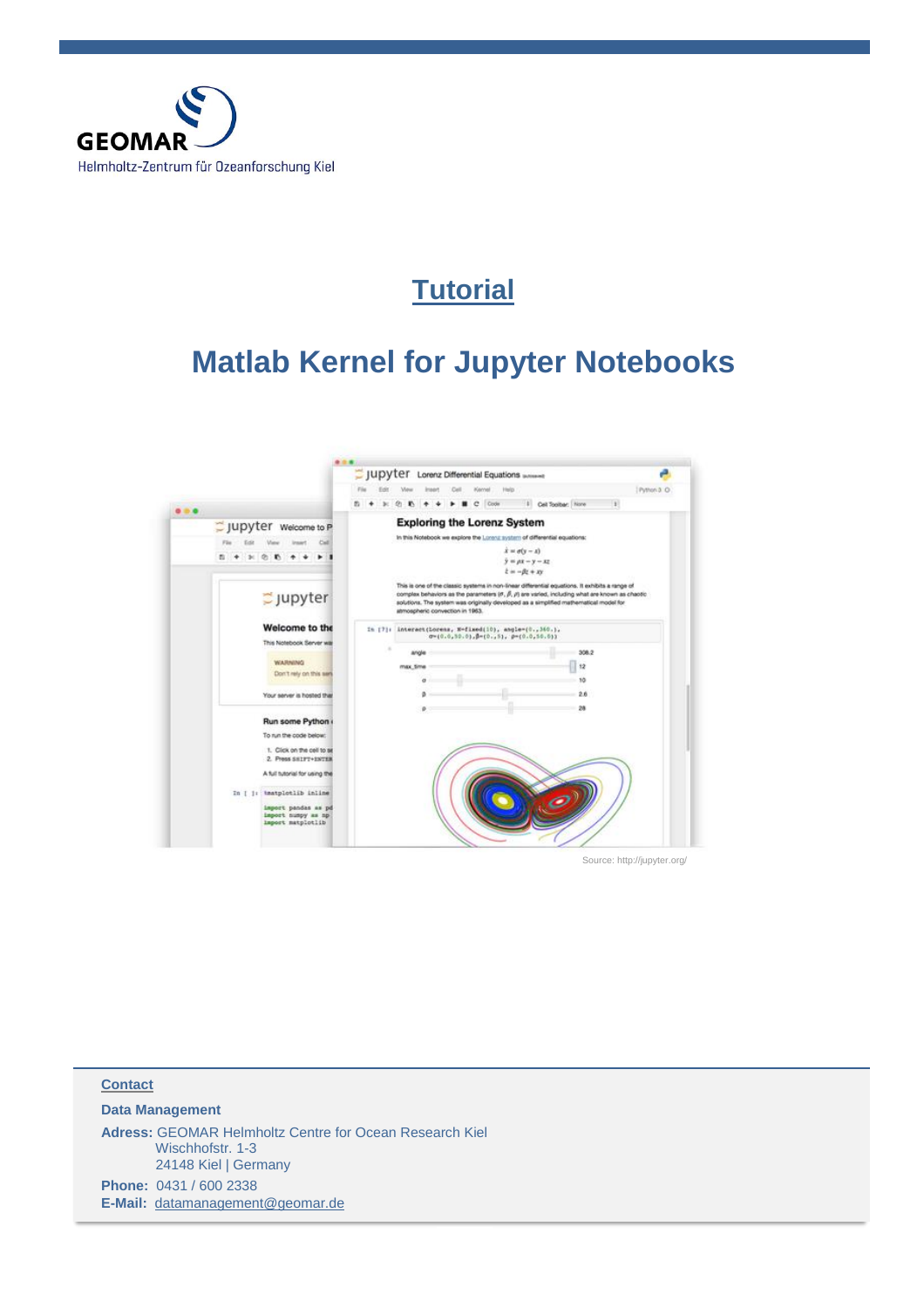## **CONTENT**

| 1. Quickstart                       |   |
|-------------------------------------|---|
| 2. Installation                     | 2 |
| 2.1 Set up an anaconda installation | 2 |
| 2.2 Install Miniconda3              | 2 |
| 2.3 Install the environment         | 2 |
|                                     |   |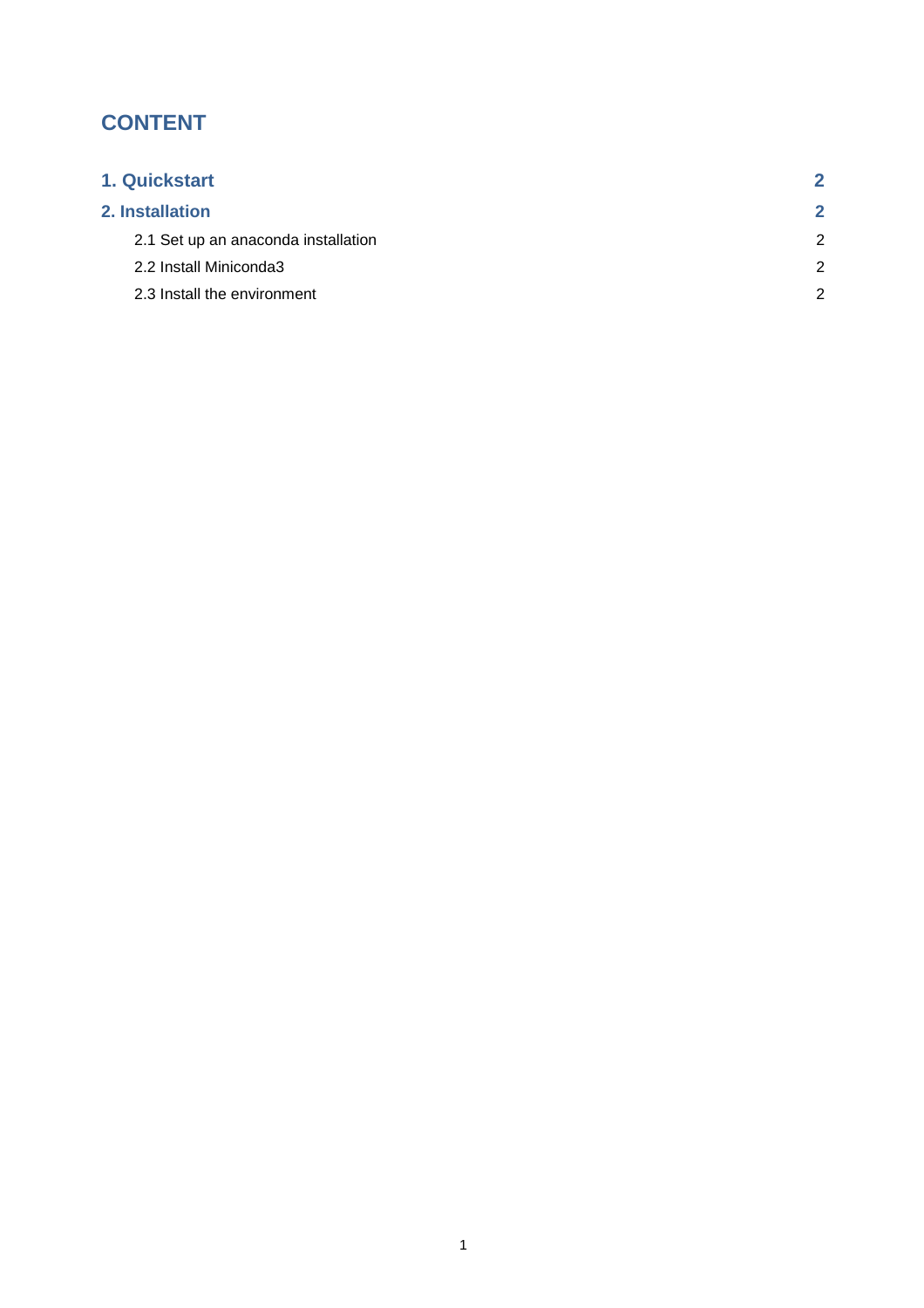## **1. Quickstart**

Install as per instructions below:

- Launch anaconda prompt (Windows) or Terminal (linux/mac). In Terminal/ Prompt:
	- o **activate conda environment** (Windows: activate ml\_jp Linux/Mac: source activate ml\_jp)
	- o start jupyter notebook by typing jupyter notebook
- Internet Browser with Jupyter Notebook Home should open
	- o If you are unfamiliar with Jupyter Notebooks, read some [guides](http://jupyter-notebook-beginner-guide.readthedocs.io/en/latest/what_is_jupyter.html)
	- o Create a new notebook using Matlab Kernel and start writing scripts

### **2. Installation**

#### **2.1 Set up an anaconda installation**

(Lending from: <https://medium.com/@rabernat/32d58c63aa95> and [https://walczak.org/2017/07/using-matlab-in-jupyter-notebooks-on-windows/\)](https://walczak.org/2017/07/using-matlab-in-jupyter-notebooks-on-windows/)

### **2.2 Install Miniconda3**

On (64 bit) Unix: Get the latest Miniconda3 installer from <https://conda.io/miniconda> and install it:

```
wget https://repo.continuum.io/miniconda/Miniconda3-latest-Linux-x86_64.sh -O
miniconda3.sh
bash miniconda3.sh -b -p $HOME/miniconda export
PATH="$HOME/miniconda/bin:$PATH"
```
On Windows download installer and run it.

#### **2.3 Install the environment**

Create a new python3.5 conda environment. The python version is important, since the pythonmatlab bridge (package pymatbridge) is only available for python 2.7, 2.4 and 3.5.

On windows, use the conda shell that came with your minconda/ anaconda installation. On linux/ mac just the terminal (e.g. iterm).

```
conda create -n ml jp python=3.5
source activate ml_jp
```
The commands above create a new python 3.5 environment called ml\_jp and then activates it.

**Please make sure that the environment is activated for the following steps.**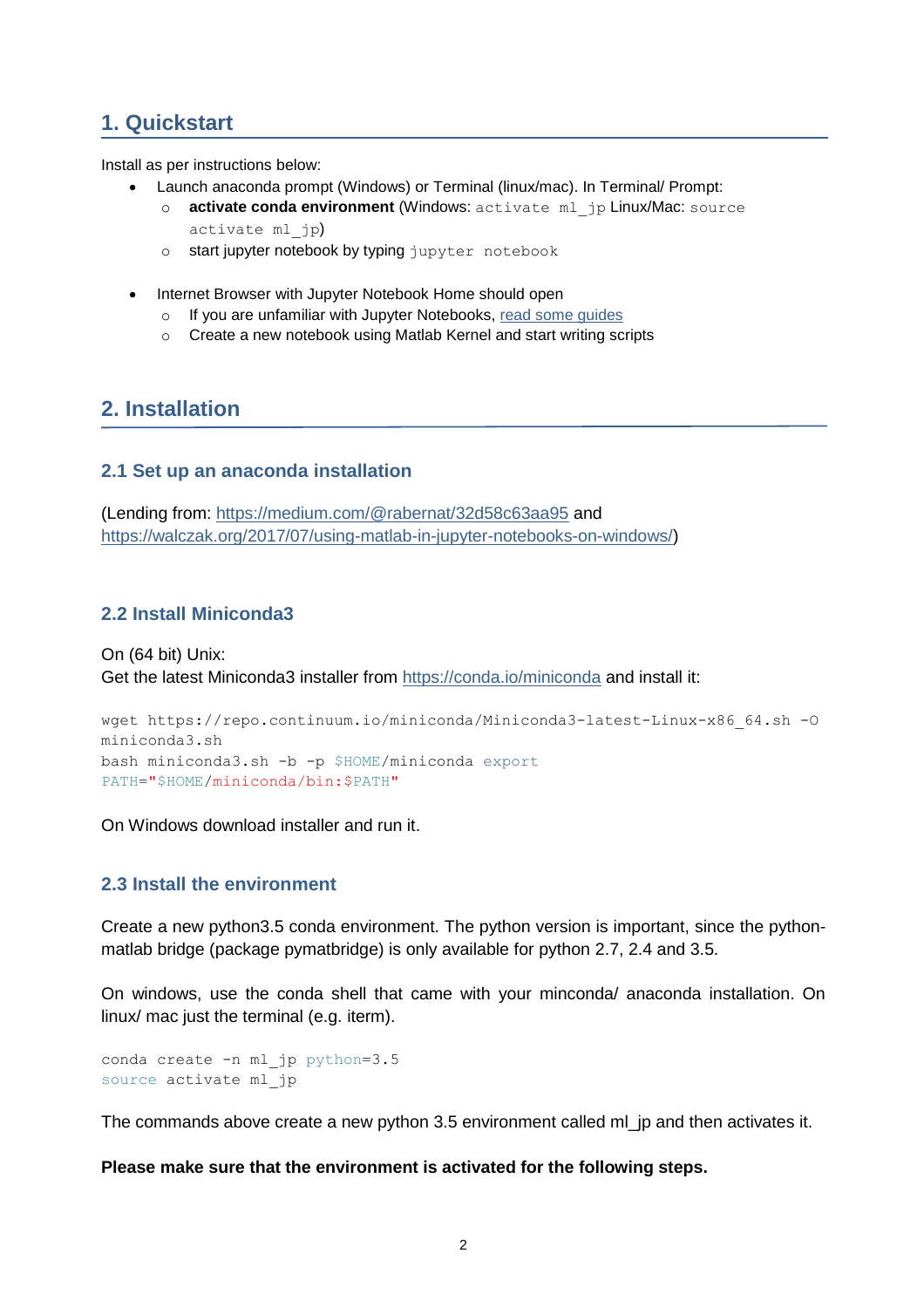On linux mac: source activate ml jp

On windows: activate ml\_jp

Next, install the necessary libraries: jupyter for jupyter notebooks, metakernel a tool for jupyter/ipython kernels, pymatbridge to connect matlab and python and the matlab kernel itself. It is advisible to use conda to install packages. For jupyter metakernel pymatbridge this is possible (we are using packages from the conda-forge channel in this case), but matlab\_kernel is not maintained on conda and needs to be installed using pip.

```
conda install -c conda-forge jupyter metakernel pymatbridge
pip install matlab_kernel
```
If you start jupyter now, you should have the matlab kernel available as an option. However, trying to actually use the kernel will result in an error message:

ImportError: Matlab engine not installed: See<https://www.mathworks.com/help/matlab/matlab-engine-for-python.htm>

MATLAB's Python engine is not yet installed. The official documentation suggests the following:

On Windows systems —

cd "matlabroot\extern\engines\python" python setup.py install

On Mac or Linux systems —

cd "matlabroot/extern/engines/python" python setup.py install

Again, please make sure to perform this with your matlab conda environment activated. You should now be able to launch jupyter notebooks and start a new matlab notebook!